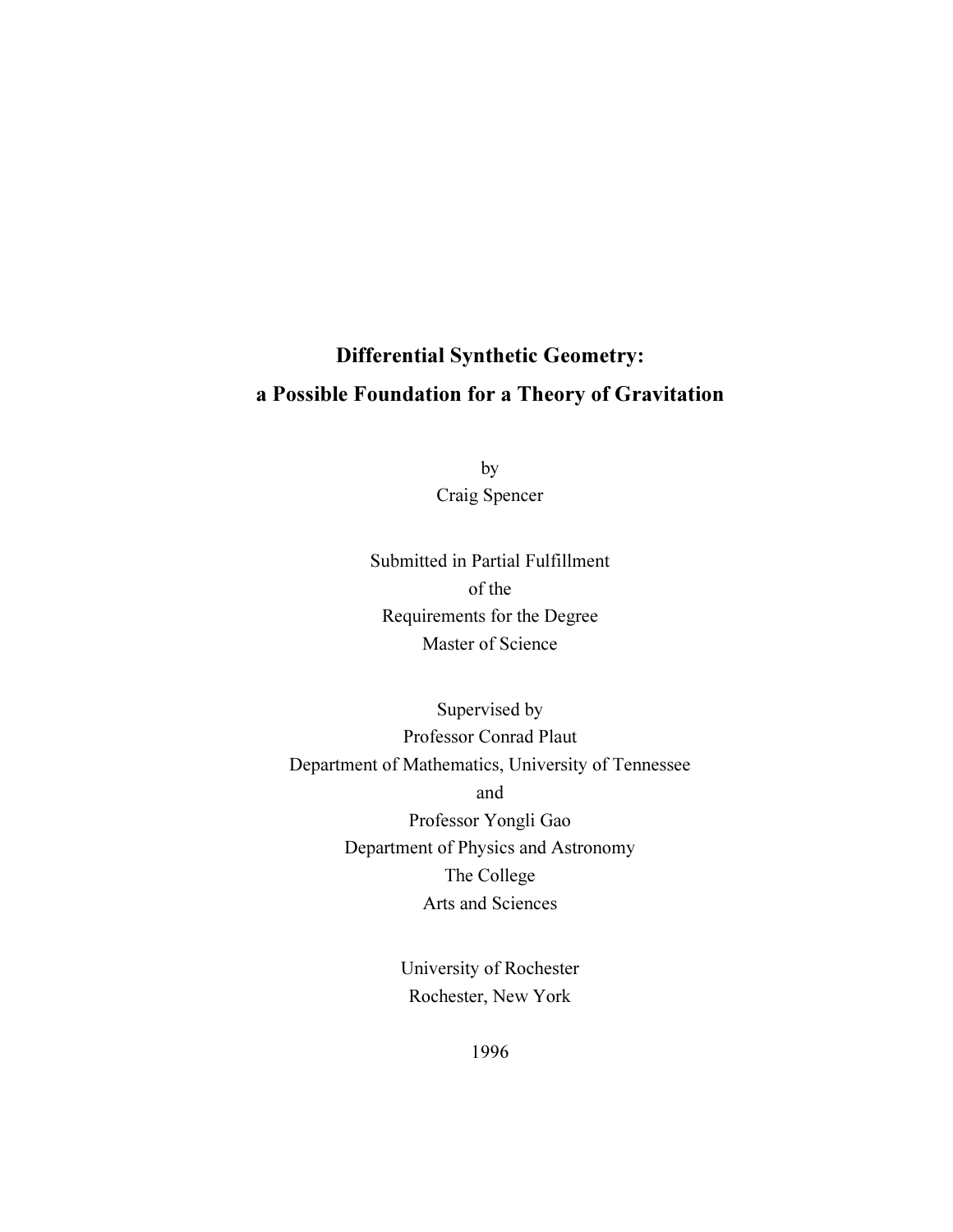Power may obstruct knowledge for a time but knowledge will prevail.... Even under oppression scholars can take heart with the victorious knowledge ... 'and still it moves!' The moves!' The moves!' The moves!' The moves!' The moves!' The moves!' The moves!' The moves!' The moves!' The moves!' The moves!' The moves!' The moves!' The moves!' The moves!' The moves!' The moves!' The moves!

The scientific incontrovertibility of physics leads directly to the ethical demand for veracity and honesty. And justice is inseparable from truth... Just as the laws of nature work consistently and without exception, in great things and in small, so too people cannot live together without equal justice for all. -- Max Planck

Science makes people reach ... for truth and objectivity; it teaches people to accept reality, with wonder and admiration, not to mention the deep joy and awe that the natural order of things brings to the true scientist. -- Lise Meitner

Dedicated

to Genuine, Honest Scientists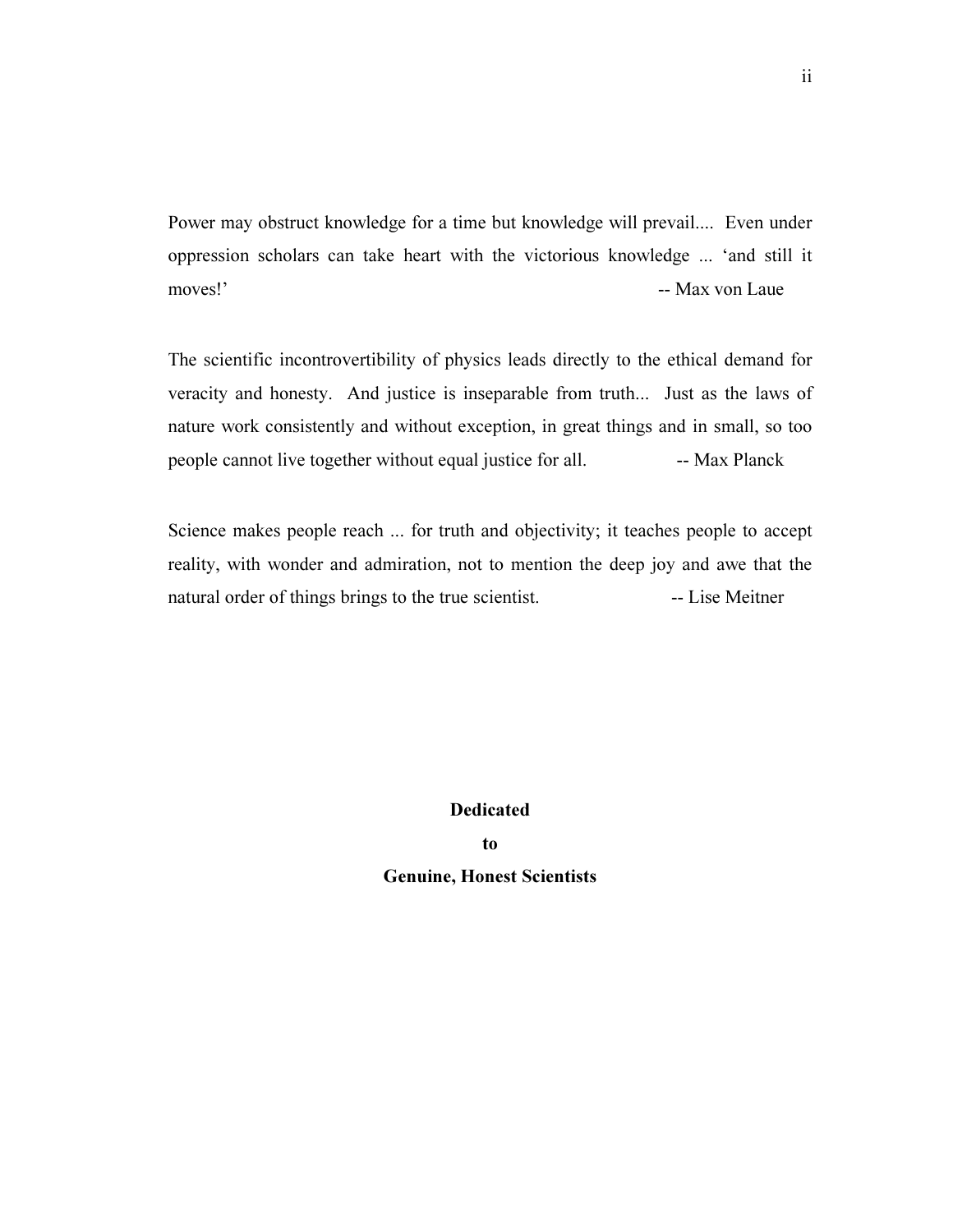#### Curriculum Vitae

The author was born in Salem, Oregon on January 19, 1946. He attended Oregon State University as a Special Student for the 1963-64 academic year. He did his baccalaureate work at the California Institute of Technology from 1964 to 1968 receiving his Bachelor of Science degree (with honor) in the field of Physics in 1968. He attended Montana State University for the Fall of 1973. He came to the University of Rochester in September 1988 with vain hopes of doing post-graduate work.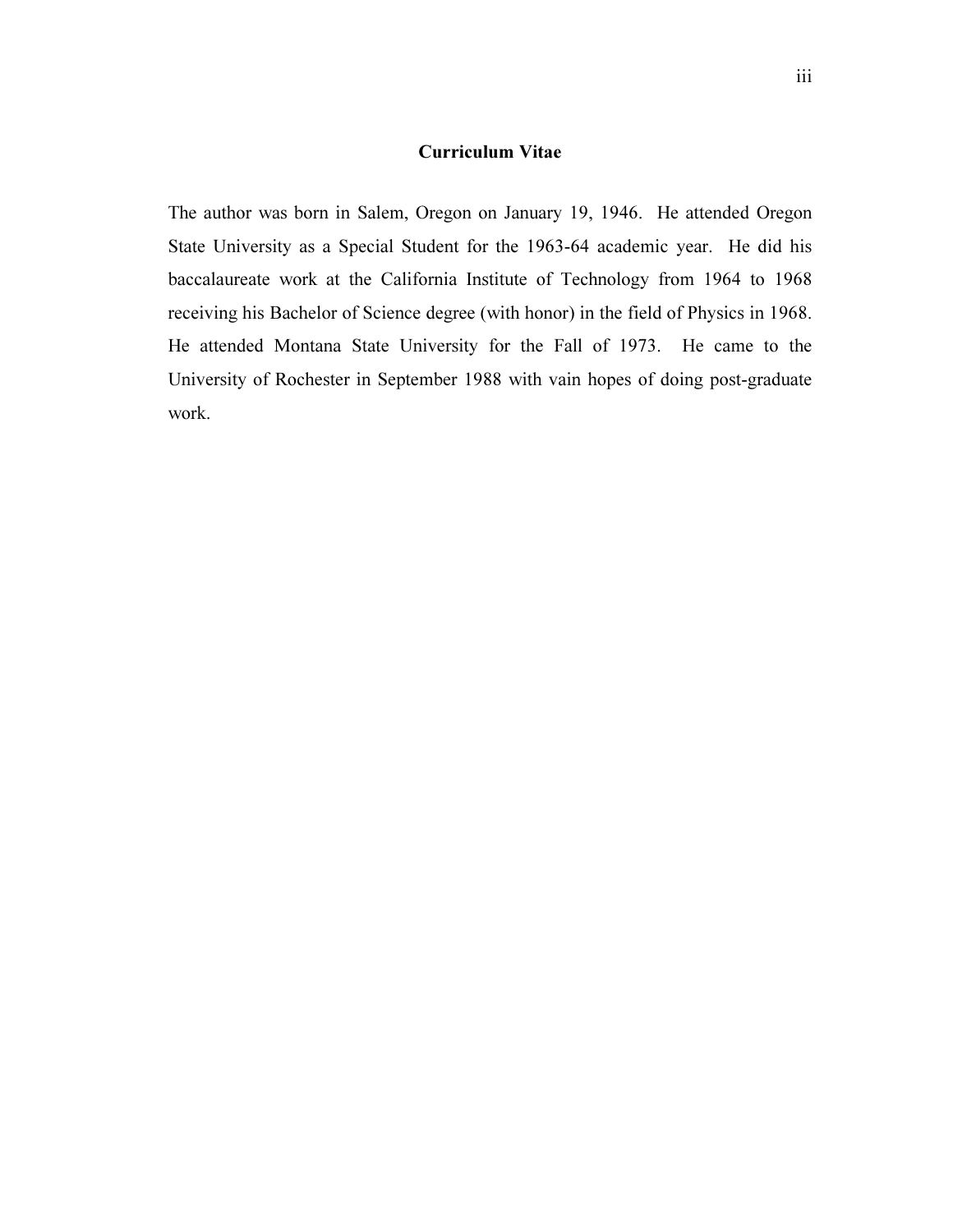#### Acknowledgments

I owe a great deal to three particular people who made this thesis possible. They have my profound thanks.

Tho I have been thinking about this material for a long time I never made significant progress until I took Professor Sanford Segal's course in Non-Euclidean Geometry in the Fall of 1991. It revealed to me the efficacy of the methods of synthetic geometry beyond the high school level. This body of mathematics is, at great loss, neglected in the physics curriculum (and, astoundingly, by mathematicians as well).

Without the advice, help and friendship of Yongli Gao I would not have been able to submit this thesis. I owe him a great deal.

Conrad Plaut was the only person who was willing to seriously look at any of my paper. Otherwise it would have been entirely buried by calculated default. He has been unaccountably generous with his time in serving as thesis advisor. Without his willingness to do so the Physics Department would not have formed of the required thesis committee. He has thereby made possible the submission of this thesis. And his knowledge, advice and help have improved it considerably.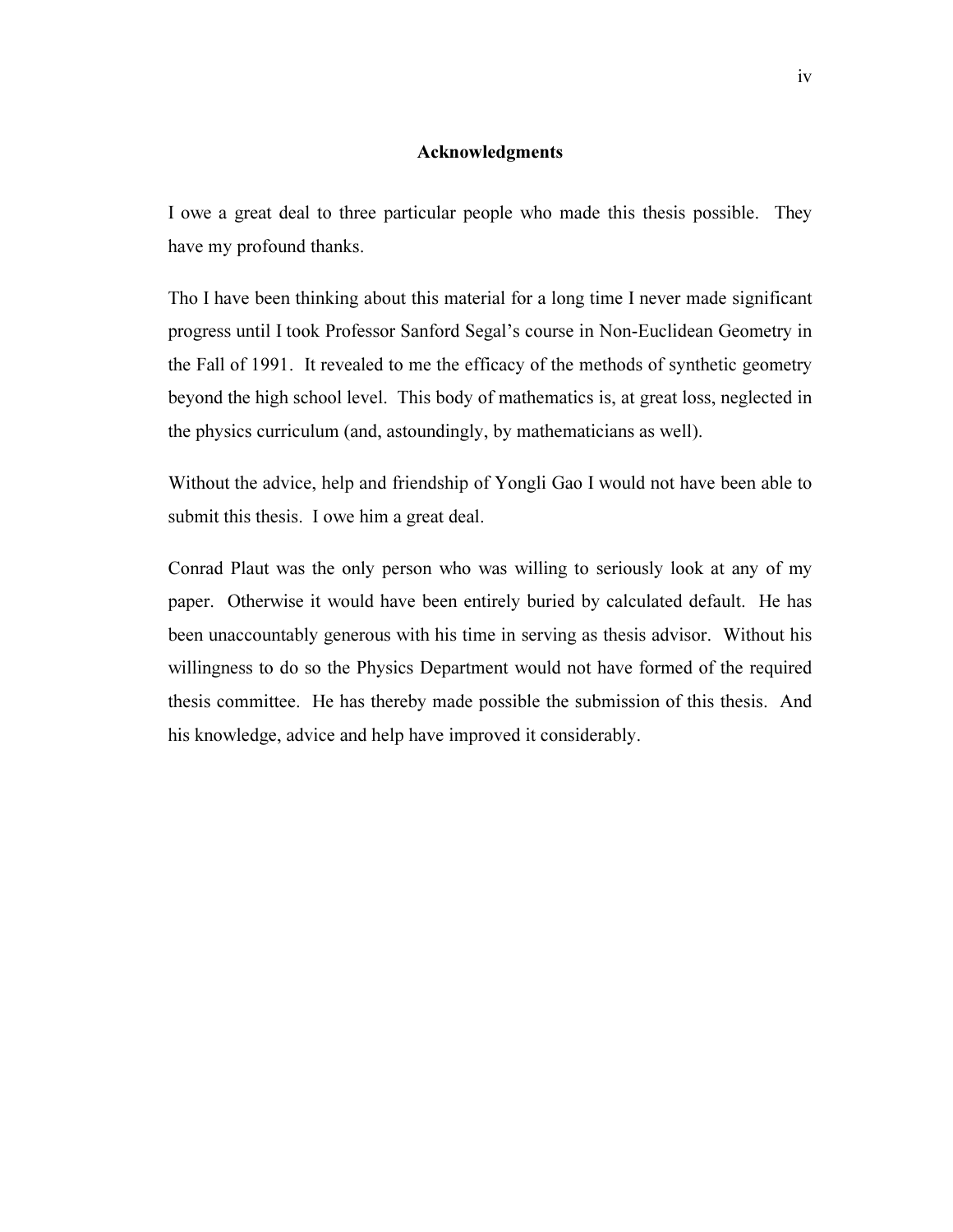#### Abstract

An interest in developing a differential version of synthetic geometry is motivated by its potential for gravitational theory, especially a version which might gracefully incorporate spin. This thesis only addresses the needed mathematical foundations; physical applications, if there are any, will have to come later. An axiom set for two dimensions is proposed, some of its consequences explored and, to a certain point, considerable progress is made.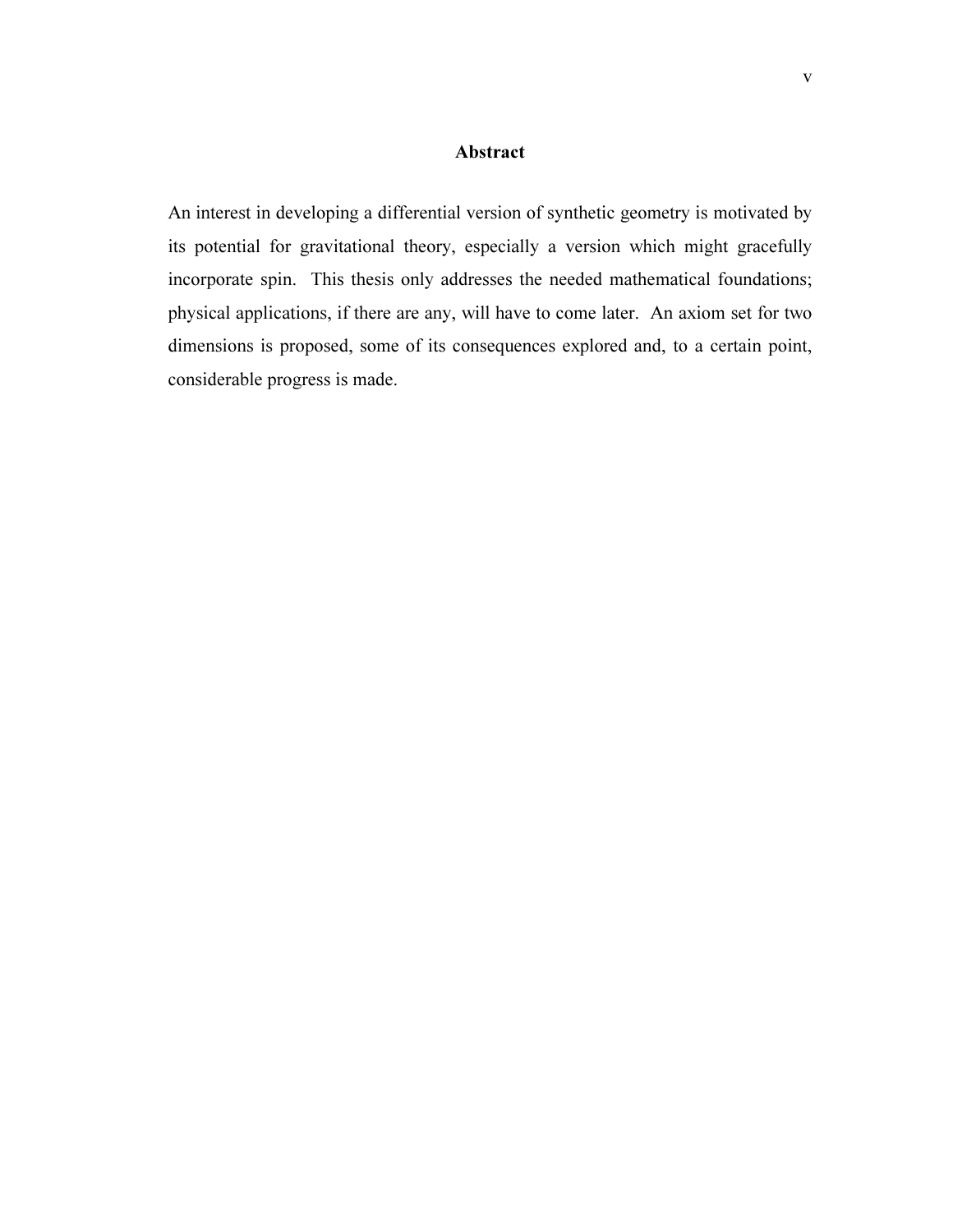### **Table of Contents**

| Chapter | $\mathbf{1}$ |                                           |  |
|---------|--------------|-------------------------------------------|--|
|         | 1.1          |                                           |  |
|         | 1.2          |                                           |  |
|         | 1.3          |                                           |  |
| Chapter | 2            |                                           |  |
|         | 2.1          |                                           |  |
|         | 2.2          |                                           |  |
|         | 2.3          |                                           |  |
|         | 2.4          |                                           |  |
|         | 2.5          |                                           |  |
|         | 2.6          |                                           |  |
|         | 2.7          |                                           |  |
|         | 2.8          |                                           |  |
|         | 2.9          |                                           |  |
|         | 2.10         |                                           |  |
|         | 2.11         |                                           |  |
| Chapter | 3            |                                           |  |
|         | 3.1          |                                           |  |
|         | 3.2          |                                           |  |
|         | 3.3          |                                           |  |
|         | 3.4          |                                           |  |
|         | 3.5          |                                           |  |
|         | 3.6          | Convex and Analytic Physical Geometries36 |  |
|         | 3.7          |                                           |  |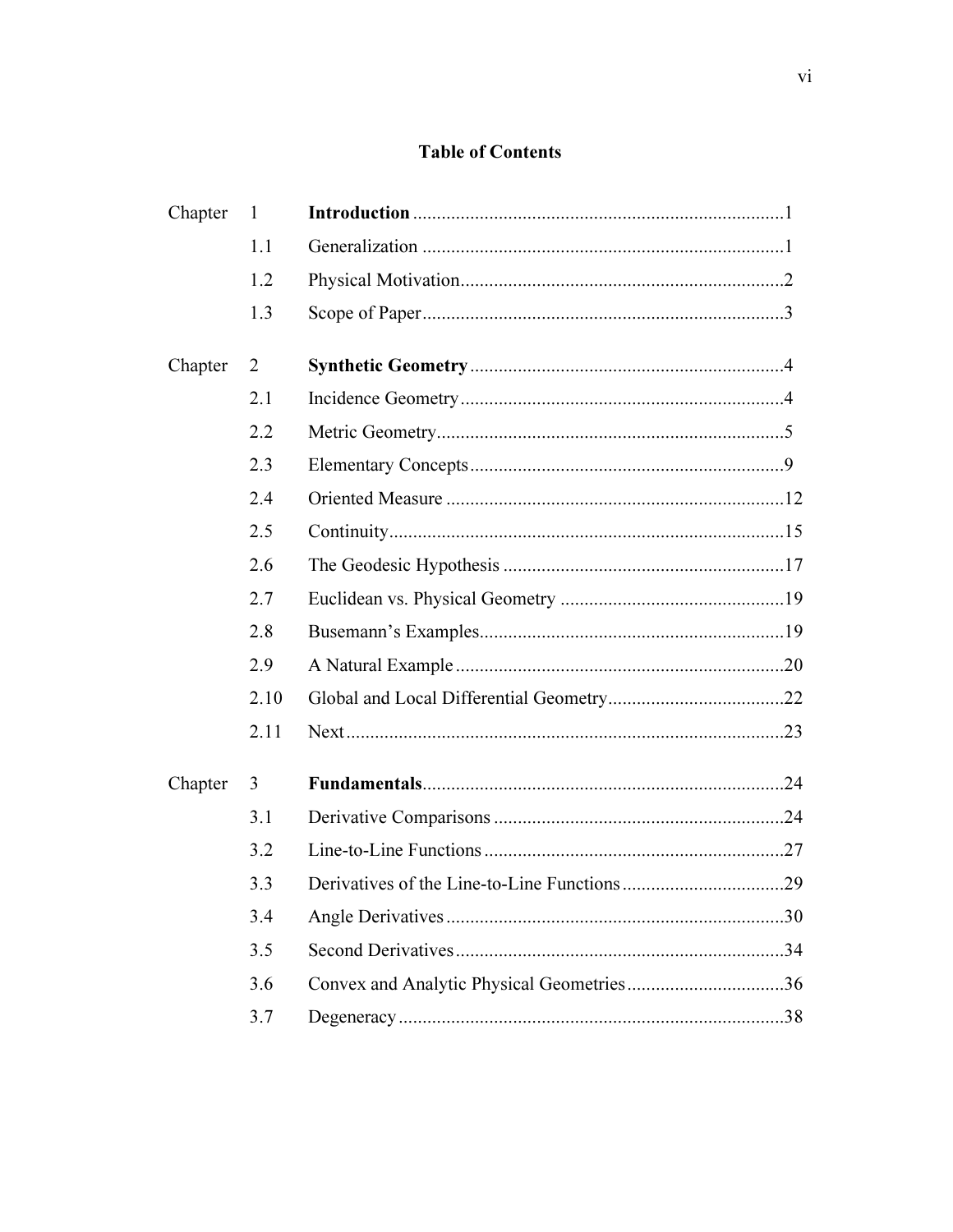| Chapter      | $\overline{4}$ |  |
|--------------|----------------|--|
|              | 4.1            |  |
|              | 4.2            |  |
|              | 4.3            |  |
| Chapter      | 5              |  |
|              | 5.1            |  |
|              | 5.2            |  |
|              | 5.3            |  |
|              | 5.4            |  |
|              | 5.5            |  |
|              | 5.6            |  |
| Summary      |                |  |
| Appendix A   |                |  |
|              | A.1            |  |
|              | A.2            |  |
|              | A.3            |  |
|              | A.4            |  |
|              | A.5            |  |
|              | A.6            |  |
|              | A.7            |  |
| Bibliography |                |  |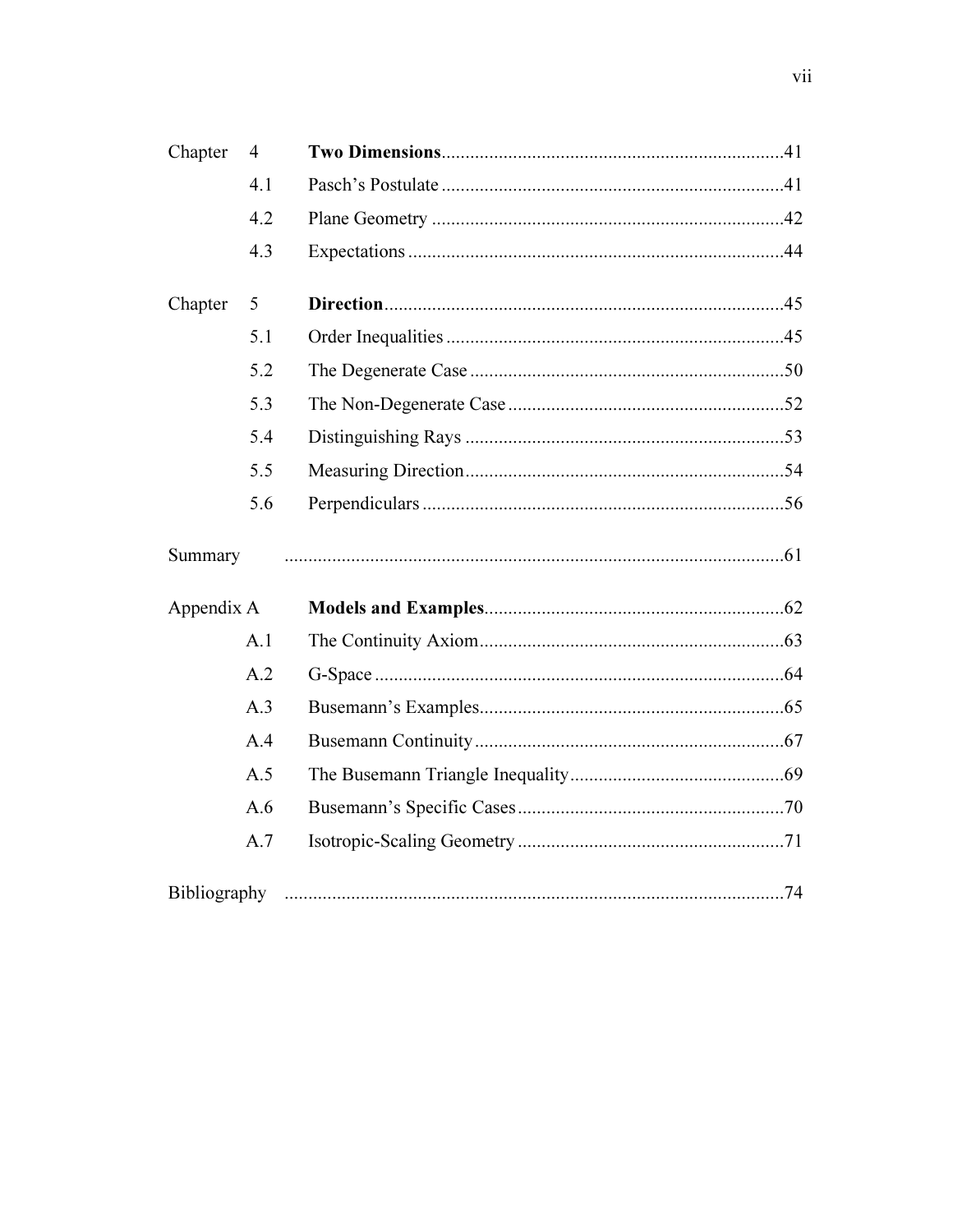## List of Figures

| Figure 1  |                                                              |  |
|-----------|--------------------------------------------------------------|--|
| Figure 2  |                                                              |  |
| Figure 3  |                                                              |  |
| Figure 4  |                                                              |  |
| Figure 5  |                                                              |  |
| Figure 6  |                                                              |  |
| Figure 7  | Collinear Points on Opposite Sides of an Intersecting Line26 |  |
| Figure 8  |                                                              |  |
| Figure 9  |                                                              |  |
| Figure 10 |                                                              |  |
| Figure 11 |                                                              |  |
| Figure 12 |                                                              |  |
| Figure 13 |                                                              |  |
| Figure 14 |                                                              |  |
| Figure 15 | Line-to-Line Functions and the Triangle Inequality 38        |  |
| Figure 16 |                                                              |  |
| Figure 17 |                                                              |  |